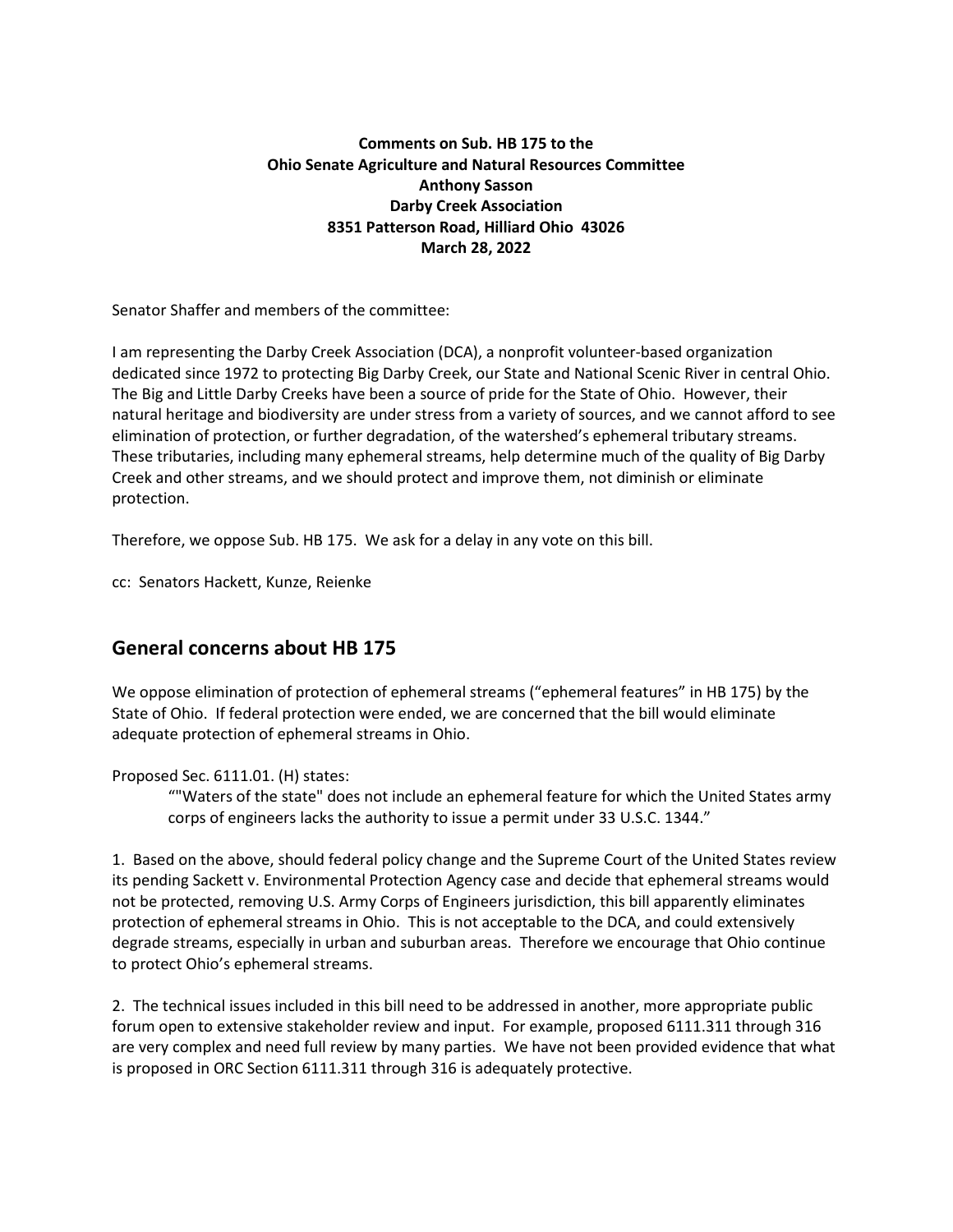A change of this technical nature and scope normally would be addressed over a period of at least many months. We have seen the sub. bill, version 3, since only March 25, 2022, and only through an individual request. The bill was not published on the Senate committee's website as of this writing, so it seems the public would be unlikely to know of its existence and content.

To our knowledge, environmental nongovernmental organizations were not included in the drafting of the sub. bill for HB 175 made available in March 2022.

This is a very complex bill that includes many technical issues and details. These are typically reserved for the Ohio Administrative Code or technical manuals and an extensive review process, including outreach to interested parties, many meetings and comment opportunities normally provided by a department of the State of Ohio. These issues should be addressed in another forum, not in a bill that becomes the Ohio Revised Code. If Ohio EPA proposed such content without such a process, it likely would be immediately opposed by most, if not all, stakeholders as procedurally inadequate.

We know of no technical justifications, such as supporting technical documents and data, that have been provided to the public to support these changes in ORC 6111.

3. We have questions about the need to consider all costs and the implementation of the bill's provisions. The bill appears to allow the replacement of ephemeral streams with stormwater management and units. All stormwater management adds to costs, and stormwater units degrade and have long-term maintenance costs. The bill does not consider the long-term maintenance and costs of eliminating ephemeral streams and replacing them with stormwater management and units. While HB 175 proponents have complained about costs of ephemeral stream mitigation, to date we have not seen this additional cost of stormwater management considered. Please note that DCA favors significantly improved stormwater management, as stormwater is a major cause of stream degradation and channel erosion. It is possible that some stormwater management can reduce stormwater volume management requirements and costs. The present stormwater permits do not adequately address the causes of stream degradation.

The bill does not address the costs of eliminating ephemeral streams. In addition to the stormwater unit maintenance costs, there are negative costs, i.e., lost value, such as in residential values, as residences near green space has higher resale value, and residents would lose highly desirable green space that would otherwise have been ephemeral stream riparian corridors.

4. In some sections, could the bill increase protections by requiring more stormwater management? However, if so, that means that ephemeral streams can be eliminated and replaced by stormwater units, without ephemeral stream and their riparian corridor protection, DCA is opposed to the bill. We support protection of the ephemeral streams and improvements in stormwater management, especially such as those that improve recharge to groundwater and reduction in stream channel erosion. We recognize that Increased stormwater requirements, if that is actually what is proposed (and that is not clear to us if it is), could increase costs beyond the ephemeral stream mitigation cost. If the bill would increase stormwater requirements and still conserve and protect the ephemeral streams and their riparian corridors, we would be supporting at least parts of this bill. However, it does not appear this is how this bill is structured and would be implemented.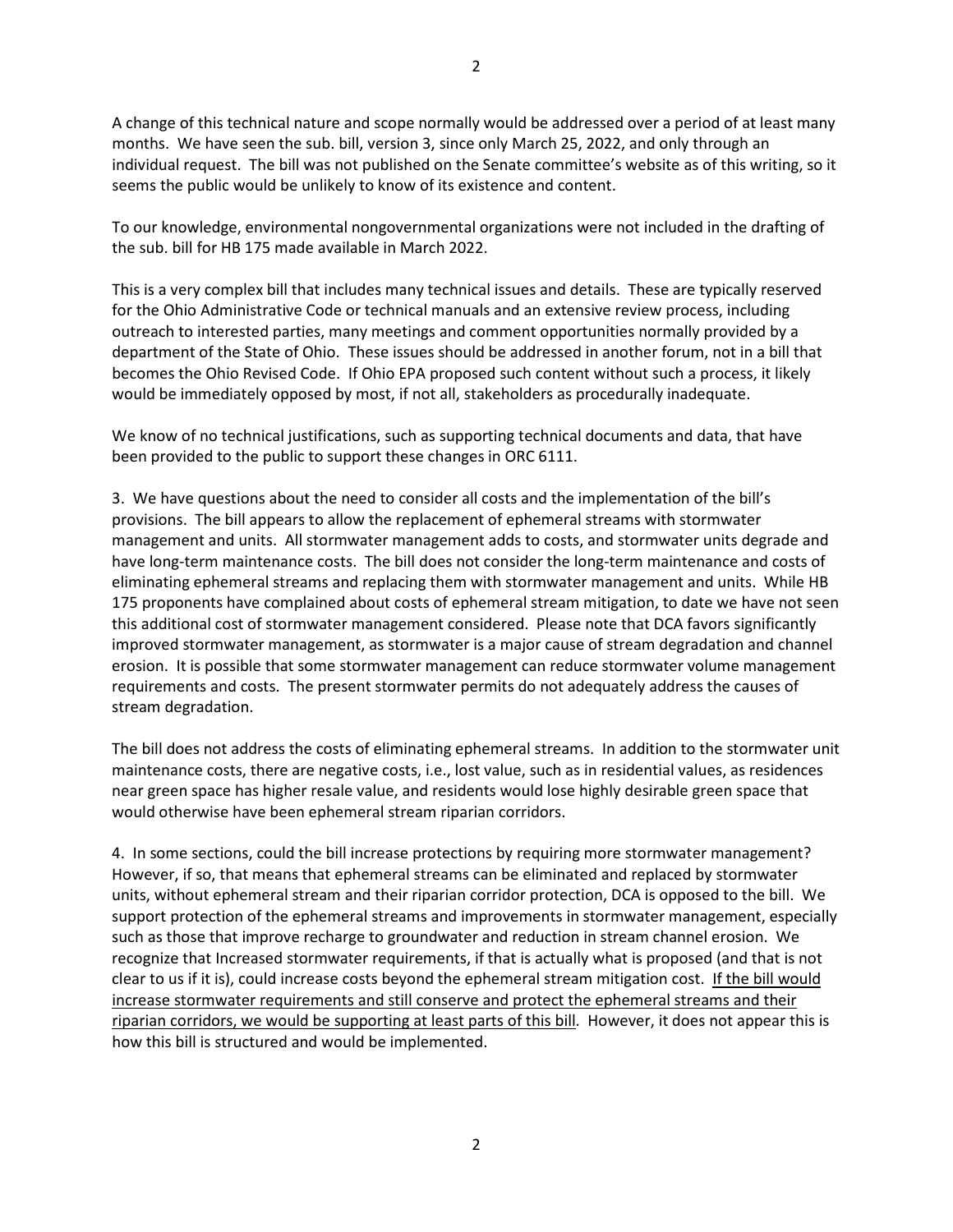# **Further comments**

# **Comparison of ephemeral stream Section 401 projects compared to the number of stormwater permits in Ohio**

Summary: We believe the number of ephemeral stream Section 401 (Water Quality Certification) projects compared to the number of construction projects in Ohio, as measured by stormwater permits, is very small and not a significant hindrance to Ohio economic activity. It is less than 1% of the number of stormwater permits. Therefore, it does not appear, based on these numbers, that ephemeral stream issues affect the overwhelming majority of stormwater Notifications of Intent (NOIs) submitted to Ohio EPA for construction projects. We believe the economic impact of ephemeral stream mitigation on Ohio's economy is relatively small.

## **Loss of small streams - Stream network comparison and costs**

Summary: In Ohio's developed and urban areas, historical loss of small streams, including ephemeral streams, has been cumulative and extensive. This has led to degraded stream quality and loss of the less common aquatic (e.g., fish) species. Removal of ephemeral stream protection would remove disincentives and could lead to significantly expanding these negatively impacted areas. Replacing ephemeral streams with stormwater units will require substantial and perpetual costs and maintenance of those units. The analysis of HB 175 to date has not addressed the additional costs and long-term obligations of stormwater best management practices and additional needs for municipalities to meet Clean Water Act goals.

As an example of impacts to small streams, including ephemeral streams, the two map figures in my full statement (below) are comparisons of the stream network in the Mill Creek watershed in Cuyahoga County. The long-term impact of eliminating ephemeral stream protection is likely to be extensive and will lower downstream stream quality. Evidence for stream health and Clean Water Act use designation attainment is lacking to date in such impacted watersheds. HB 175 lacks an analysis providing evidence of the effectiveness of stormwater units for achieving Clean Water Act use designation goals.

#### **Costs of stormwater management**

Summary: HB 175 to date has not addressed costs of stormwater best management practices and compared them to avoidance or mitigation of ephemeral stream impacts. Those costs should include the units' construction and perpetual maintenance, and loss of land and aesthetic features dedicated to the stormwater units. The landowner and subsequent landowners will also be subject to operation and maintenance costs, which are perpetual. Because of the need to increase infiltration to groundwater and management flow regimes and water temperatures, additional stormwater management be required, adding costs, if ephemeral streams are eliminated from protection.

In addition, HB 175 could have unintended consequences for local government and others concerning related regulatory obligations. Wastewater agencies might find it more difficult to attain Clean Water Act goals in a watershed with extensive modification of small streams. Please see the full testimony of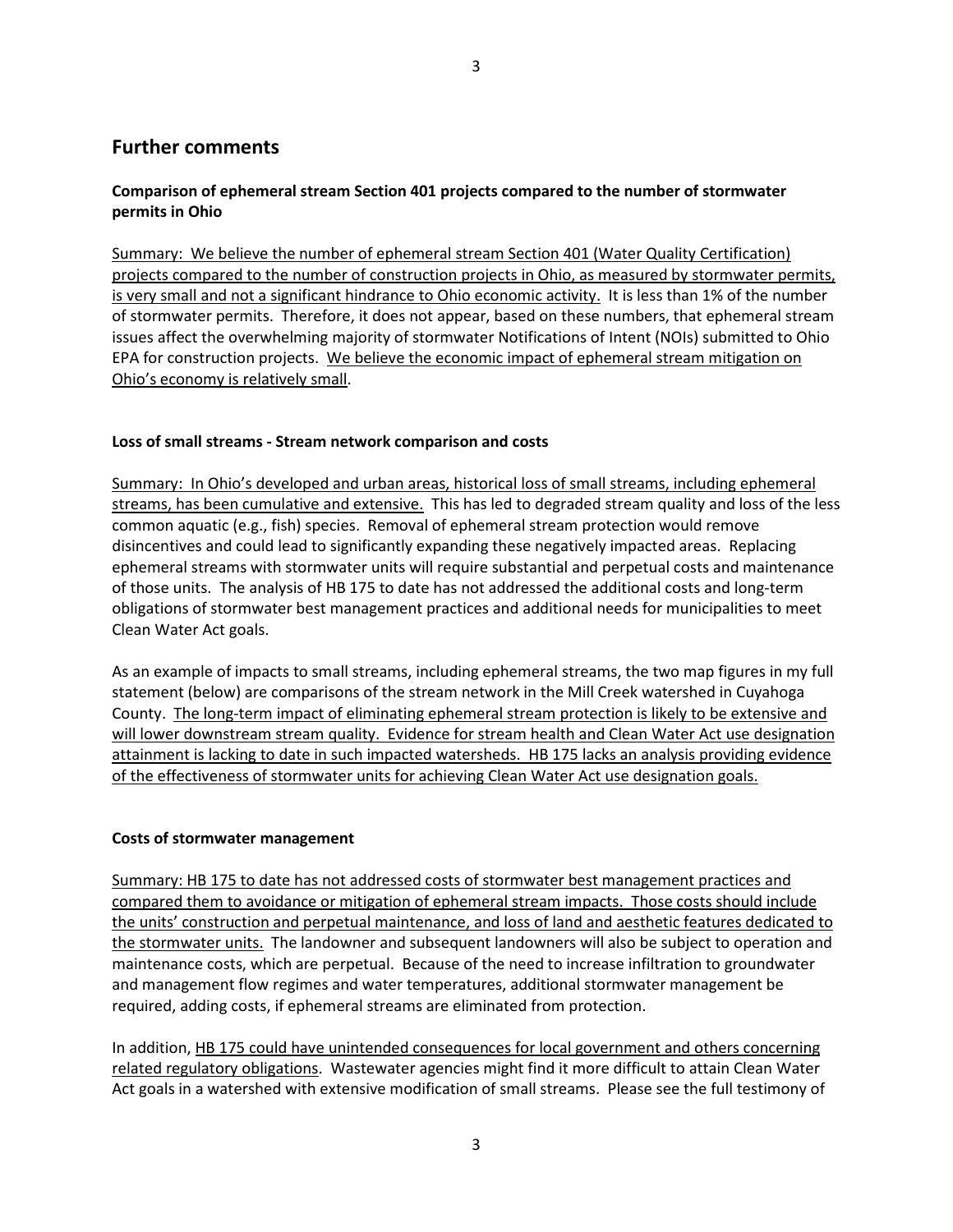the Association of Ohio Metropolitan Wastewater Agencies (AOMWA) dated May 24, 2021, to the Ohio House Agriculture and Natural Resources Committee.

#### **Loss of ephemeral streams will add to local government's water quality challenges**

Besides the Cuyahoga County example (Figure 1) we provide later in these comments, examples in other states show the problem of lack of protection. When small and ephemeral stream protection did not exist, many years ago, streams were regularly piped, buried or otherwise altered, resulting in far fewer streams and lowered downstream quality.

"Urban development can have profound effects on baseflow hydrology, and thus, can affect the hydrologic permanence of streams" (Roy et al 2009).

Eliminating protection of ephemeral streams or replacing them with stormwater units will not address the root cause of stream erosion or flashy, unnatural stream flows. The drying of streams and flashy flows originate on the landscape they drain. Our management of that landscape causes the problem, and is where our attention should be addressed. People and the environment would benefit by reducing stormwater runoff, through minimizing the volume of stormwater that needs to be managed in developing areas, and improving our agricultural soils' quality and water-absorbing capacity.

#### **Recent federal action and a related LSC statement on HB 175**

Summary: HB 175 could conflict with federal implementation of WOTUS (Waters of the United States), and a court could find it preempted by the federal Clean Water Act.

In the Bill Analysis of 9/30/2021 (https://www.legislature.ohio.gov/download?key=17487&format=pdf), the Legislative Services Commission (LSC) stated:

"As a result of the recent federal court decision in the Pasqua case since the bill's introduction, the bill, if enacted, *would possibly conflict with current federal law*, which re-institutes the "significant nexus" test." (emphasis added)

and

"Whenever there is a conflict between a state law and federal law, the federal law, subject to other constitutional law, "preempts" or takes precedence over the state law under the Supremacy Clause of the U.S. Constitution. As a result, Ohio cannot enforce statutes that conflict with federal statutes. And, in particular, the CWA does not allow states to enforce standards that are less stringent than the Act.

In contrast, as mentioned above, should federal policy change and the Supreme Court of the United States review its pending Sackett v. Environmental Protection Agency case and decide that ephemeral streams would not be protected, removing U.S. Army Corps of Engineers jurisdiction, HB 175 apparently eliminates protection of ephemeral streams in Ohio. This is not acceptable to the DCA, and could extensively degrade streams, especially in urban areas.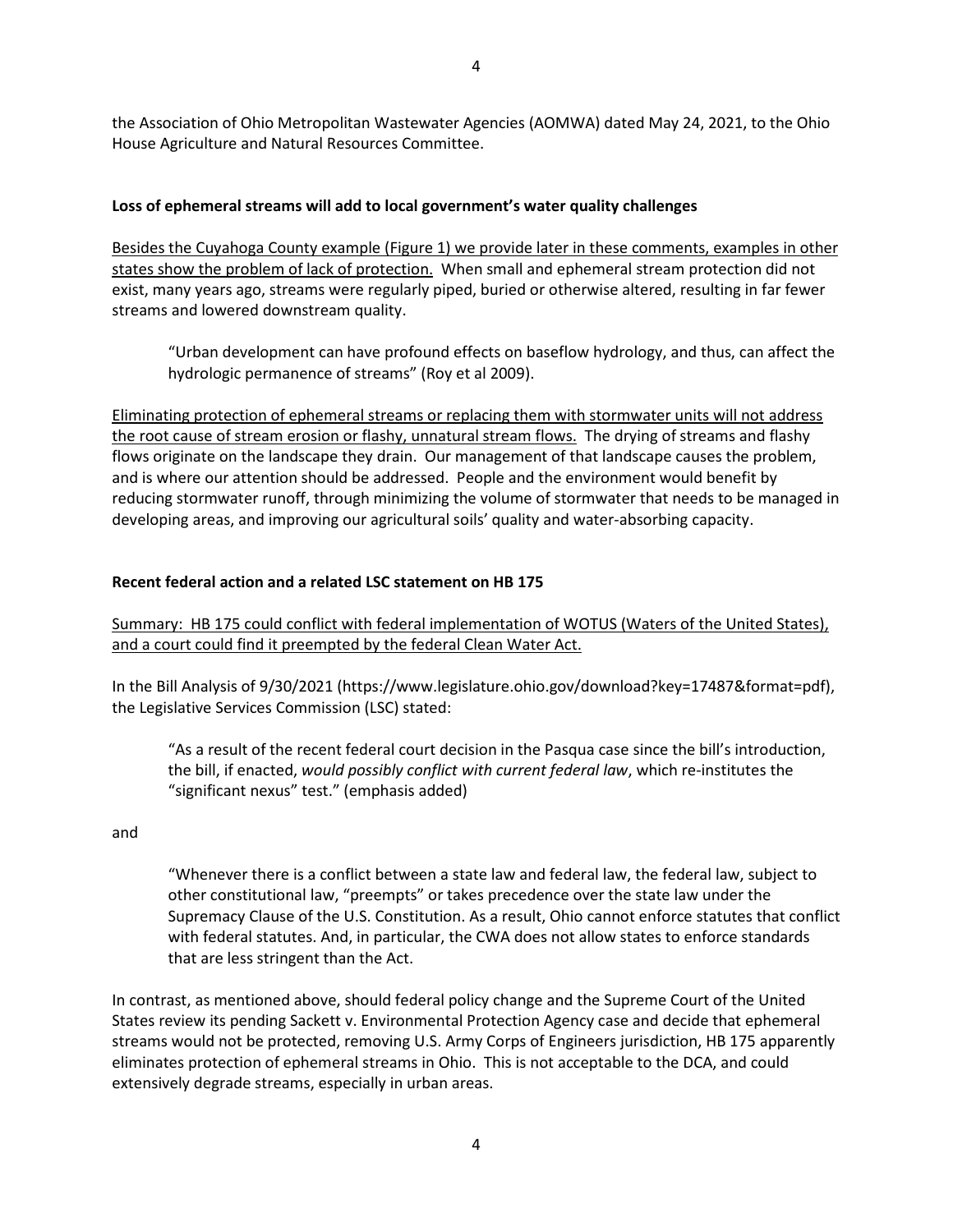### **Definition and determination of an ephemeral feature**

While HB 175 contains a definition it remains unclear on what determines "ephemeral" in the field.

From H.B. 175 as passed by the House, September 2021: "An ephemeral feature is surface water flowing or pooling only in direct response to precipitation, such as rain or snow. An ephemeral feature does not include a wetland."

While this might seem simple to discern, that is not so in the field. It lacks an implementation procedure that includes some technical tools to delineate between ephemeral and not ephemeral. For any stream classification system, it needs a supporting, rigorous methodology, which tends to be something beyond the appearance of a stream on a particular day. Two observers could come up with different outcomes. For example, when does a field visit need to be conducted to determine if a stream is ephemeral? What time of year? How long after a rain event? What distance along a stream qualifies? Does this definition include interstitial streams that flow under the surface for extended periods, especially during the summer and fall? (etc.) We emphasize that the 2020 Navigable Waters Rule never established a technical determination for use in the field of what an ephemeral stream is. Federal agencies continued to struggle with technical definitions after the rule was established.

To establish some consistency, if Ohio passes HB 175, the state might need to adopt one of the Streamflow Duration Assessment Methods (SDAMs) that US EPA, U.S. Army Corps of Engineers and other partners are still studying [\(https://www.epa.gov/streamflow-duration-assessment\)](https://www.epa.gov/streamflow-duration-assessment). For many years, Ohio EPA has used the standard methods in its Field Methods for Evaluating Primary Headwater Streams in Ohio

[\(https://epa.ohio.gov/static/Portals/35/wqs/headwaters/PHWHManual\\_2020\\_Ver\\_4\\_1\\_May\\_2020\\_Fin](https://epa.ohio.gov/static/Portals/35/wqs/headwaters/PHWHManual_2020_Ver_4_1_May_2020_Final.pdf?ver=Jx6Z3rn9feBAUir3HWp_FQ%3d%3d) [al.pdf?ver=Jx6Z3rn9feBAUir3HWp\\_FQ%3d%3d\)](https://epa.ohio.gov/static/Portals/35/wqs/headwaters/PHWHManual_2020_Ver_4_1_May_2020_Final.pdf?ver=Jx6Z3rn9feBAUir3HWp_FQ%3d%3d). In any case, for the sake of consistency, this will not be a simple determination done by a landowner.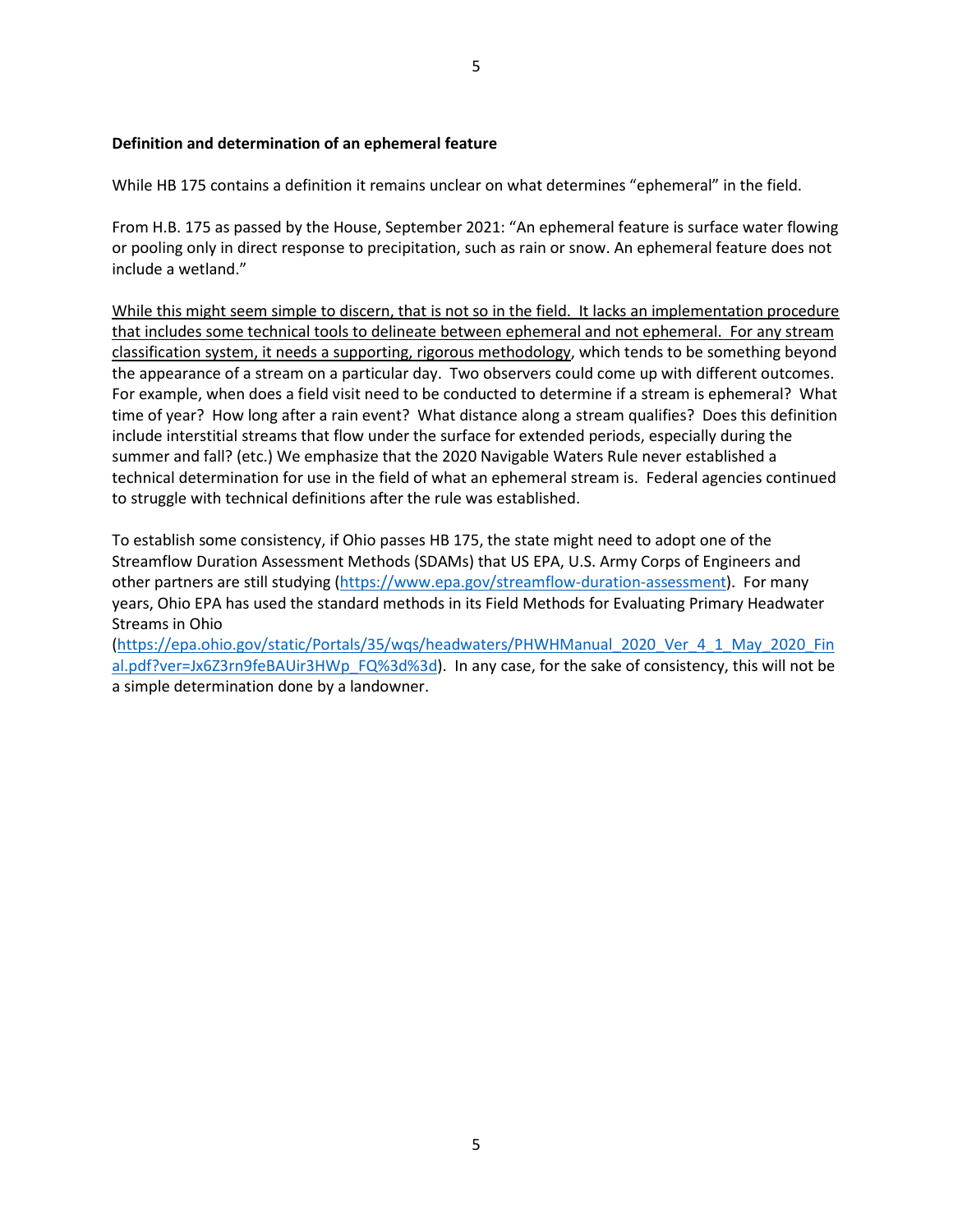# **Full comments**

I am representing the Darby Creek Association, a nonprofit volunteer-based organization dedicated since 1972 to protecting Big Darby Creek, our State and National Scenic River in central Ohio. The Big and Little Darby Creeks are a source of pride for the State of Ohio. However, their natural heritage and biodiversity are under stress from a variety of sources, and we cannot afford to see the watershed's ephemeral tributary streams filled, piped, replaced inadequately, or otherwise degraded. These tributaries help determine much of the quality of Big Darby Creek and other streams, and we should protect and improve them, not eliminate protection.

My qualifications include over 40 years of experience in environmental science and policy in Ohio. I have degrees in biology, geology and environmental science from three universities in Ohio. I have extensive policy experience in the implementation of the Clean Water Act, and training and field experience in observing and interpreting stream conditions and quality.

# **Comparison of ephemeral stream Section 401 projects compared to the number of stormwater permits in Ohio**

We believe the number of ephemeral stream Section 401 (Water Quality Certification) projects compared to the number of construction projects in Ohio, as measured by stormwater permits, is very small and not a significant hindrance to Ohio economic activity. Therefore, it does not appear, based on these numbers, that ephemeral stream issues affect the overwhelming majority of stormwater Notifications of Intent (NOIs) (to Ohio EPA) and construction projects. We believe the economic impact of ephemeral stream mitigation on Ohio's economy is relatively small. Ohio's economy (measured by GDP) is 7<sup>th</sup> largest among states, at close to \$700 billion [\(https://www.lsc.ohio.gov/documents/reference/current/ohiofacts/2020/Economy.pdf\)](https://www.lsc.ohio.gov/documents/reference/current/ohiofacts/2020/Economy.pdf).

Because the economic impact is so limited, and we believe the public supports mitigation of ephemeral streams, especially the limited amount that takes place currently, it is not necessary or appropriate to remove protection from all ephemeral streams in Ohio, as proposed in HB 175's ORC 6111.01 (H).

According to Ohio EPA records as of May 2021, there were more than 6700 stormwater permits currently active in Ohio. $1$  That means more than 6700 construction projects for roads/streets, residential, commercial and whatever else underway at this time that required stormwater permits because they affected the environment through land disturbance, potentially affecting stream health and water quality.

The 2021 Legislative Services Commission report on HB 175 stated there are an average of only 13.5 Clean Water Act Section 401-related Water Quality Certification (WQC) cases involving ephemeral streams and subject to mitigation.<sup>[2](#page-5-1)</sup> Based on these numbers, we believe Clean Water Act oversight of ephemeral streams is not holding back statewide Ohio economic activity in a significant way. Projects requiring stormwater permits are either avoiding ephemeral streams at the sites, there are not

<span id="page-5-0"></span> <sup>1</sup> Communication from Division of Surface Water, Ohio EPA, May 24, 2021

<span id="page-5-1"></span><sup>&</sup>lt;sup>2</sup> WQCs issued by Ohio EPA. Based on Legislative Service Commission, Fiscal Note & Local Impact Statement, September 30, 2021 [\(https://www.legislature.ohio.gov/download?key=17483&format=pdf\)](https://www.legislature.ohio.gov/download?key=17483&format=pdf)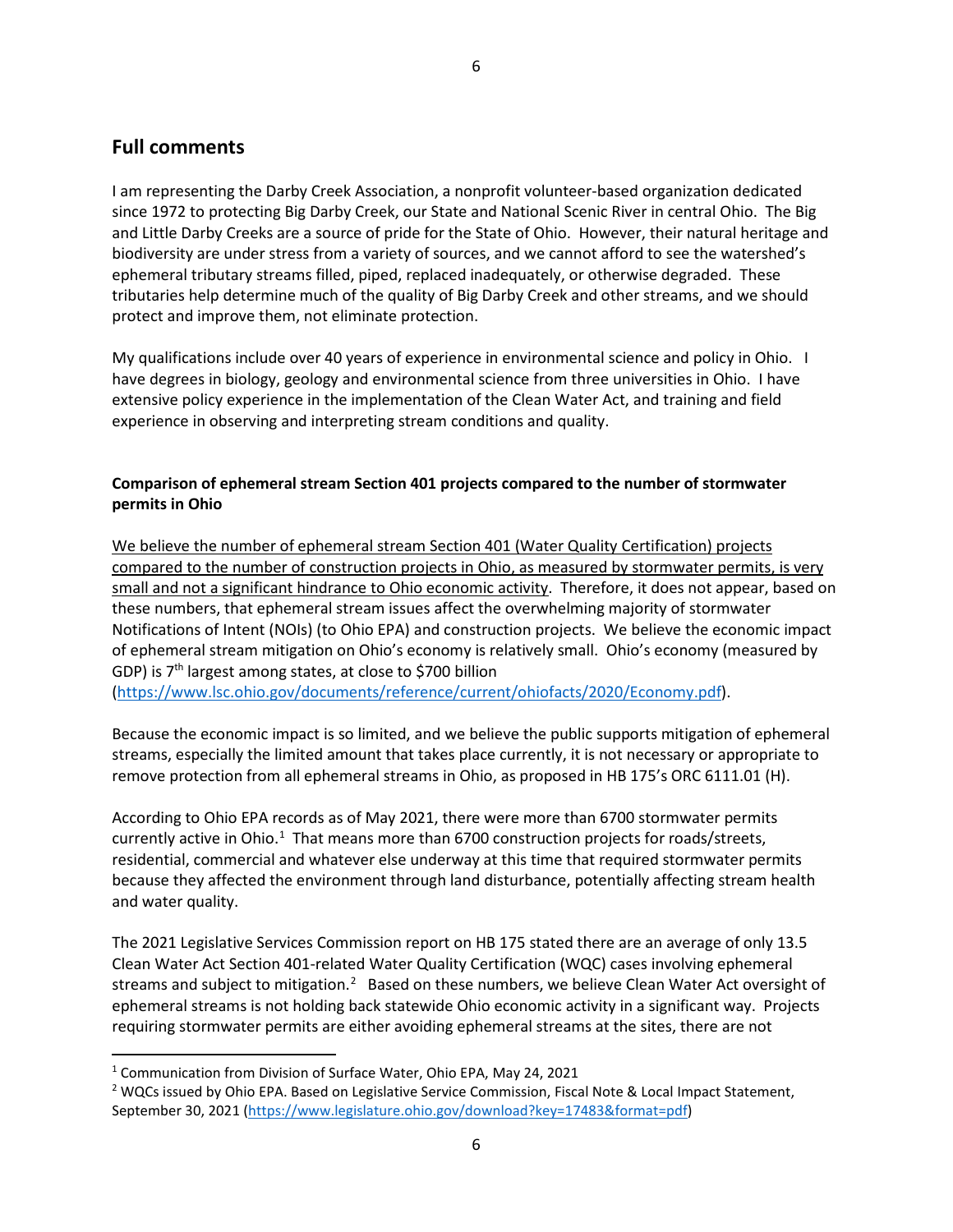ephemeral streams affected by the project at the sites, or the project falls under the 300-foot distance impact threshold in the Ohio EPA 2020 general permit for ephemeral streams.

Note that in an average year in Ohio, according to Ohio EPA there were an average of 2189 stormwater permit NOIs (Notification of Intent) submitted each year during that same 2015-2020 period<sup>[3](#page-6-0)</sup>. The ratio of ephemeral stream Water Quality Certifications (WQCs) subject to mitigation to stormwater permit NOIs is very low, and less than 0.1 (actually about 0.06). The number of ephemeral stream cases was less than 1% (~0.6%) of the number of stormwater NOIs. This appears to mean that ephemeral streams and mitigation are overwhelmingly likely to be avoided most of the time that construction requires a stormwater permit. A very small number of stormwater permits, which are one measure of economic activity such as the development of subdivisions, roads or other construction, are directly impacting ephemeral streams. Therefore, it does not appear, based on these numbers, that ephemeral stream issues affect the overwhelming majority of stormwater NOIs and construction projects.

If abandoned projects are due to ephemeral stream impacts that are deemed prohibitive by a potential applicant, and if that would double the number of ephemeral stream mitigation cases to 27 per year, that percentage would then be about 1.2%.

Please keep in mind that under the Ohio EPA general permit<sup>[4](#page-6-1)</sup> of 2020, projects that impact less than 300 linear feet are NOT required to mitigate. Therefore, there is an undetermined amount of ephemeral stream impacts that are not counted after the 2020 permit took effect.

|        | Table 1. Comparison of Ohio Ephemeral Stream Water Quality Certifications to Stormwater Permits |
|--------|-------------------------------------------------------------------------------------------------|
| (NOIs) |                                                                                                 |

| Average Number of Water            | Average annual        | Ratio of ephemeral    | Number of active   |
|------------------------------------|-----------------------|-----------------------|--------------------|
| <b>Quality Certifications That</b> | number of stormwater  | stream WQ             | stormwater permits |
| Included Ephemeral Stream          | permits (NOIs) issued | certifications to     | (NOIs) issued by   |
| Impacts (SFY 2015-SFY              | by Ohio EPA 2015-     | stormwater permits/%, | Ohio EPA ***       |
| $2020)*$                           | $2020**$              | 2015-2020             |                    |
| 13.5                               | 2189                  | .0061/0.6             | 6753               |

\* (WQCs issued by Ohio EPA) Based on Legislative Service Commission, Fiscal Note & Local Impact Statement, September 30, 2021 (https://www.legislature.ohio.gov/download?key=17483&format=pdf) \*\* Notice of Intent (NOI) under Ohio's Construction General Permit. An NOI is a one-page application form to request initial coverage or to renew coverage under a general permit.

(https://www.epa.ohio.gov/dsw/storm/index)

\*\*\* Per communication from Division of Surface Water, Ohio EPA, May 24, 2021

<span id="page-6-0"></span><sup>&</sup>lt;sup>3</sup> Per communication from Division of Surface Water, Ohio EPA, November 2, 2021.

<span id="page-6-1"></span><sup>4</sup> OHIO GENERAL PERMIT FOR FILLING CATEGORY 1 AND CATEGORY 2 ISOLATED WETLANDS AND EPHEMERAL STREAMS, June 25, 2020, [https://epa.ohio.gov/dsw/401/permitting#149525361-ephemeral-stream-permit.](https://epa.ohio.gov/dsw/401/permitting#149525361-ephemeral-stream-permit) Note that this permit's Part V. MITIGATION FOR PERMANENT EPHEMERAL STREAM IMPACTS, states "A) Mitigation for permanent impacts to ephemeral streams is required for impacts over 300 linear feet in order to qualify for coverage under this general permit." "Projects for the filling of or discharge of dredged material into ephemeral streams that impact less than 300 linear feet are" are NOT required to mitigate, as they are not subject to "Mitigation Terms and Conditions in Part V and Part VI."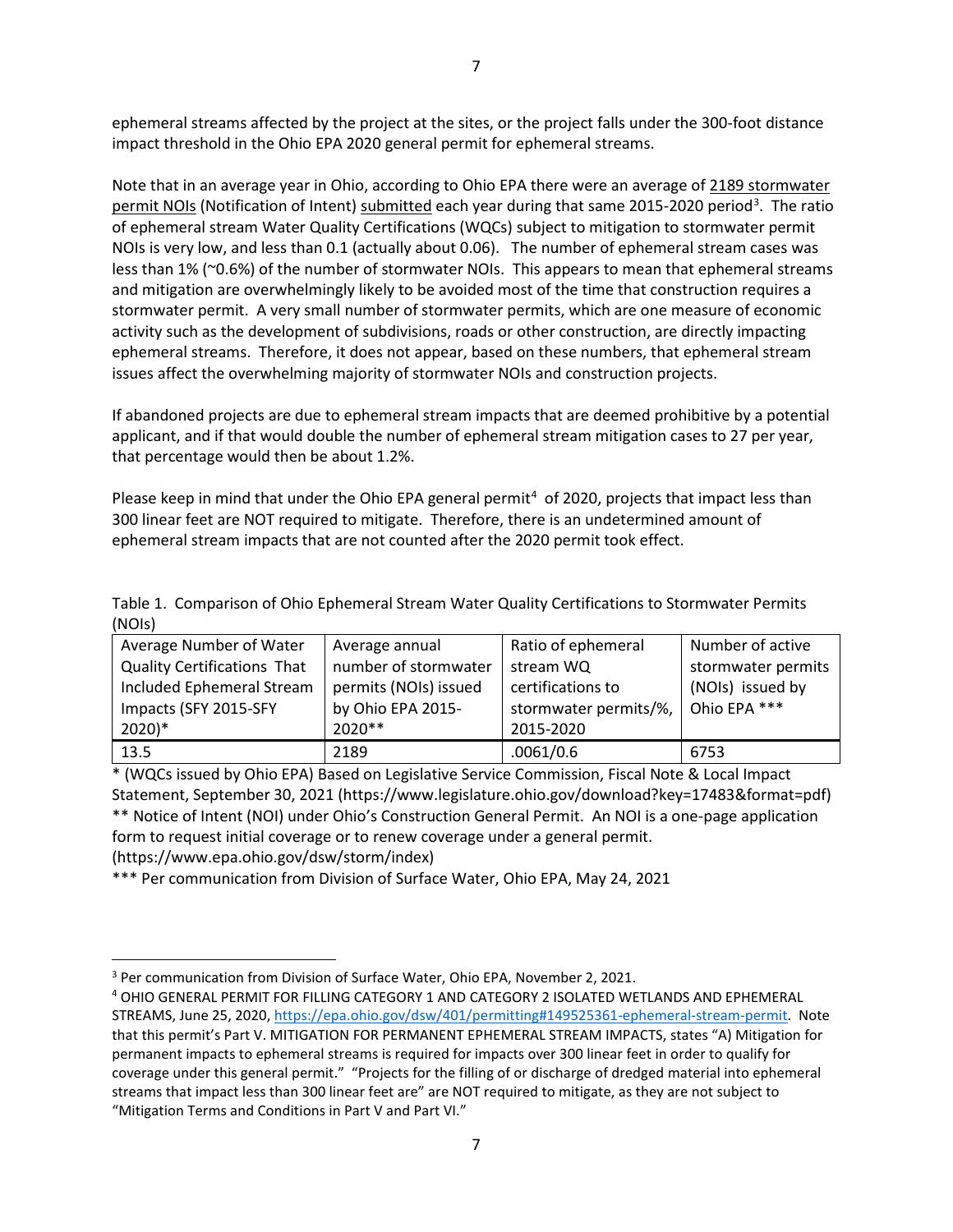Again, many other projects have no ephemeral streams or avoid such streams at the site. In ORC 6111.01(H), HB 175 proposes to remove protection from all ephemeral streams in Ohio, potentially leading to a much larger impact. Passage of HB 175 could lead to a much greater number of ephemeral stream impacts (and consequently downstream impacts) in Ohio because the disincentives (mitigation) to avoid ephemeral stream impacts would be removed.

Note that under the present Ohio EPA general permit of 2020 "Projects for the filling of or discharge of dredged material into ephemeral streams that impact less than 300 linear feet are" are NOT required to mitigate, as they are not subject to "Mitigation Terms and Conditions in Part V and Part VI" (see above footnote regard the general permit). We do not have an analysis of this exemption, but it could reduce the average annual number of ephemeral stream cases to less than 13.5. See: "As specified in Part V.A. of the general permit, mitigation is not required for those impacts either" in Ohio EPA's "Ephemeral Stream and Level One Isolated Wetland General Permit Frequently Asked Questions" at: [https://epa.ohio.gov/static/Portals/35/401/ES-L1IW-GP-FAQ.pdf.](https://epa.ohio.gov/static/Portals/35/401/ES-L1IW-GP-FAQ.pdf)

### **Loss of small streams - Stream network comparison and costs**

Summary: In Ohio's developed and urban areas, historical loss of small streams, including ephemeral streams, has been cumulative and extensive. This has led to degraded stream quality and loss of the more rare species. Removal of ephemeral stream protection would remove disincentives and could lead to significantly expanding these negatively impacted areas. Replacing ephemeral streams with stormwater units will require substantial and perpetual costs and maintenance of those units. We do not have analysis that would show that stormwater management replacing stream mitigation would be effective. The analysis of HB 175 to date has not addressed the additional costs and long-term obligations of stormwater best management practices and additional needs for municipalities to meet Clean Water Act goals.

While the overall impact of potential ephemeral stream loss statewide in Ohio might be relatively low, cumulatively, and over time, the loss of headwater streams, including ephemeral, can be extensive in certain areas. These are areas where landscape alterations such as development or mining is most prevalent.

As an example, the two map figures below are comparisons of the stream network in the Mill Creek watershed in Cuyahoga County between the early 1900s and about 2005. They are taken from the Ohio Nonpoint Source Pollution Management Plan 2005-2010, published by Ohio EPA. These maps show the loss of small tributary streams as they were routed into pipes or culverts, or otherwise covered or buried in an urbanizing area. Most of this was likely before Clean Water Act and other laws discouraged such activity. Note that it is not clear which of these streams in the maps were ephemeral, intermittent or permanently flowing, but in Ohio's urban and developed areas, in the past streams often were highly modified if their locations were inconvenient to a project. Consequently, stream health across large areas became degraded. Our concern is that ephemeral streams, if they were removed from protection, would often suffer the same fate and thereby degrade the downstream health.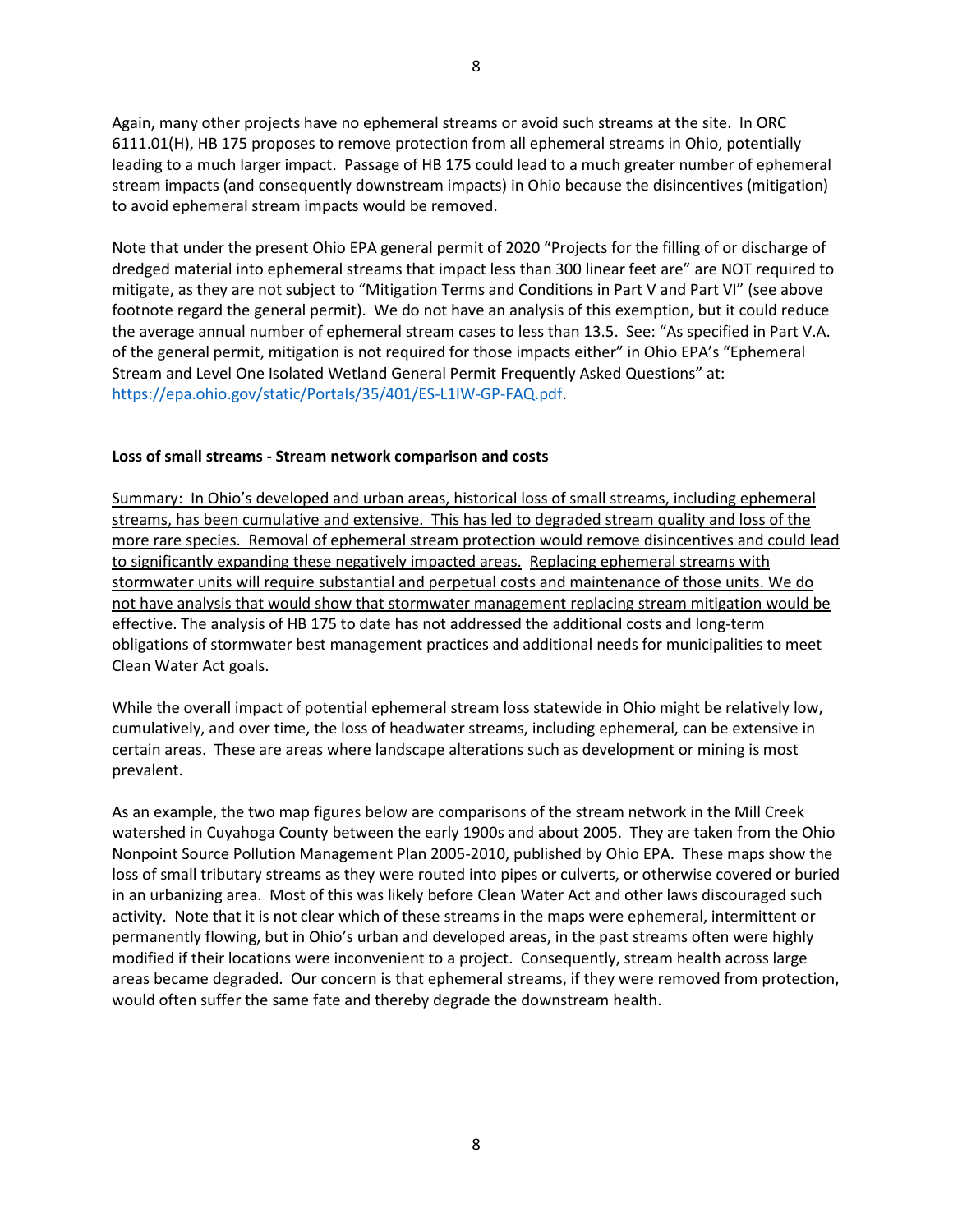One major result of the loss of these streams is that Mill Creek's quality was degraded. This stream has very low biological life scores and in its last available survey was not attaining Clean Water Act goals<sup>[5](#page-8-0)</sup>. Mill Creek was described as "affected negatively by stormwater and urban runoff" (page 109).

Under HB 175, we should be concerned that ephemeral streams might be covered over, consumed by stormwater units (e.g., retention ponds), placed in pipes or culverts, or otherwise lost as components of the stream system (see Figure 1 below). This might happen because under HB 175 they would not be considered streams in Ohio. HB 175 considers these streams "ephemeral features." The bill excludes "ephemeral features" from ORC 6111 and Ohio water pollution control programs, including the Section 401 water quality certification program and associated mitigation.

While the overall impacts throughout Ohio might seem small, in some Ohio watersheds and counties, they are extensive and have cumulative impacts downstream. See the Mill Creek example in Figure 1 below. Cumulative, overall impacts dominate, and even define, quality in streams receiving stormwater discharges in Ohio's more populated counties such as Cuyahoga, Franklin, Hamilton, Lucas and Montgomery. This influences downstream quality in these and other counties' watersheds.

Effectiveness of stormwater units to achieve Clean Water Act goals - Some proponents of HB 175 might argue that ephemeral streams are readily replaced by stormwater units. Replacement of ephemeral streams by stormwater best management practices (BMPs) has not been shown to consistently achieve, or significantly improve, Clean Water Act use designation goals downstream. Stormwater units have been required for at least 30 years, but there is still a major shortcoming in developed areas of Ohio in achieving Clean Water Act goals. This is especially true for smaller streams (under 20 square miles drainage area) that Ohio EPA monitors.<sup>[6](#page-8-1)</sup> About 43% of these streams fail to attain Clean Water Act goals. (Ephemeral streams are not included in this calculation, but are tributaries to those streams that are monitored, and are likely to affect downstream quality.) Stormwater units might increase problems such as those related to stream flow patterns and temperature, degrading downstream aquatic life. Ohio data show that urban, developed areas, which are the mostly likely to degrade small streams and use stormwater BMPs, have much lower quality streams than those in agricultural or forest-dominated areas[.7](#page-8-2)

Extensive scientific literature has been published on ways to increase the infiltration of precipitation, help improve stormwater management, especially hydrology, and lower its impact on waterbodies (streams, rivers, lakes) that are downstream. However, there is a shortage of evidence showing attainment of use designation goals demonstrating that stormwater management is able to achieve

<https://epa.ohio.gov/static/Portals/35/documents/cuyvol1.pdf>

<span id="page-8-0"></span> <sup>5</sup> Ohio EPA. 1999. Biological and Water Quality Study of the Cuyahoga River and Selected Tributaries, Volume 1, Geauga, Portage, Summit, and Cuyahoga Counties (Ohio).

<span id="page-8-1"></span><sup>&</sup>lt;sup>6</sup> Ohio EPA. 2020. Ohio 2020 Integrated Water Quality Monitoring and Assessment Report. Table G-2. [https://epa.ohio.gov/wps/portal/gov/epa/divisions-and-offices/surface-water/reports-data/ohio-integrated-](https://epa.ohio.gov/wps/portal/gov/epa/divisions-and-offices/surface-water/reports-data/ohio-integrated-water-quality-monitoring-and-assessment-report)

<span id="page-8-2"></span>[water-quality-monitoring-and-assessment-report](https://epa.ohio.gov/wps/portal/gov/epa/divisions-and-offices/surface-water/reports-data/ohio-integrated-water-quality-monitoring-and-assessment-report) See page G-12.<br><sup>7</sup> Miltner, R.J., D. White and C. Yoder. 2004. The biotic integrity of streams in urban and suburbanizing landscapes. Landscape and Urban Planning 69 (2004) 87–100.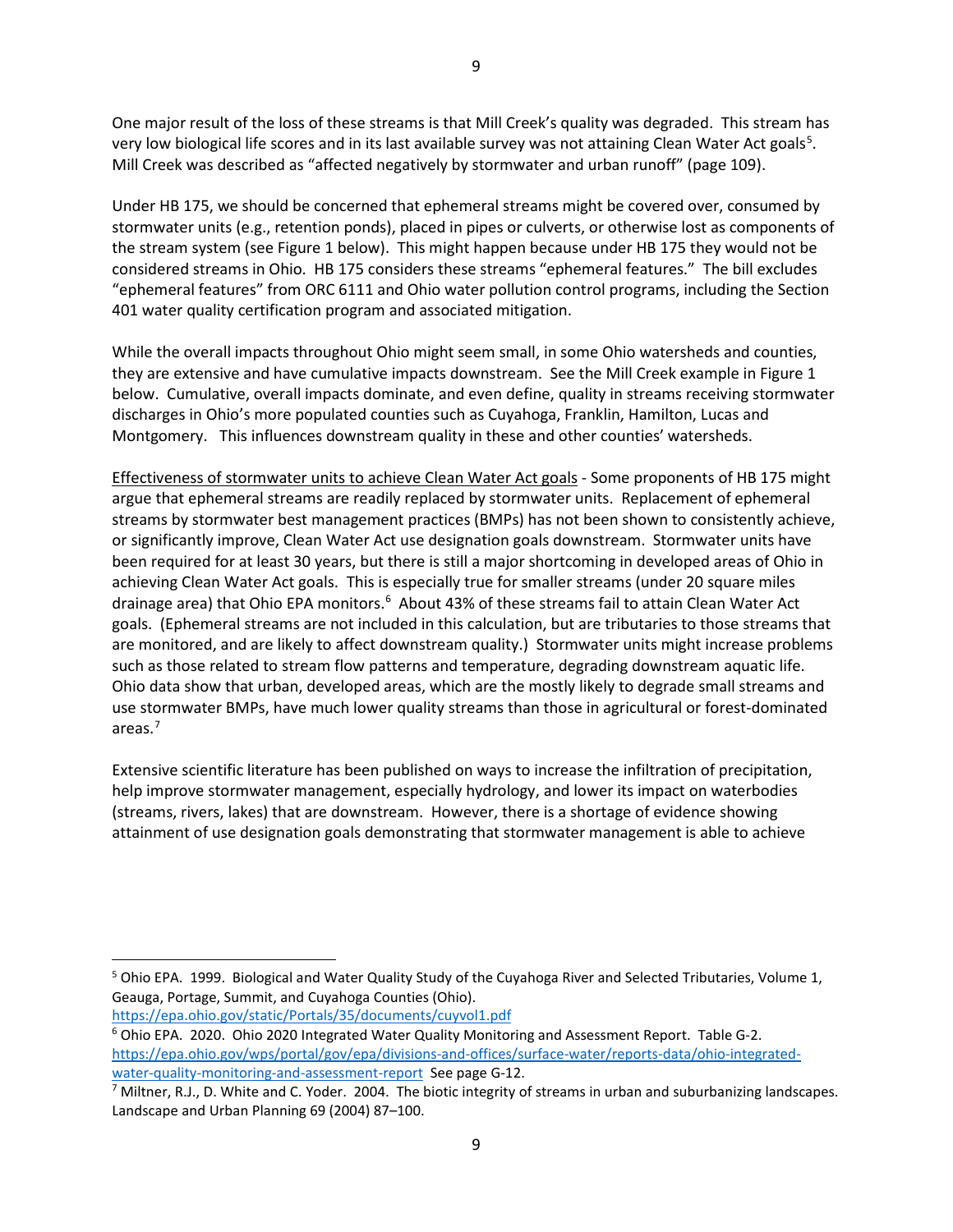these goals.<sup>[8](#page-9-0),[9](#page-9-1)</sup> We would welcome more regulation of stormwater hydrology that would achieve and exceed Clean Water Act attainment goals. But first, they must be demonstrated to do so. Considerably more protective stormwater hydrology would need to be included in stormwater permitting in Ohio. We find evidence for stream health use designation attainment related to stormwater management units is lacking to date.

In brief, stormwater units have been proposed to replace ephemeral streams. However, the effectiveness of stormwater units for achieving Clean Water Act use designation goals has not been analyzed and provided to date.

As an example of cumulative small stream impacts, the figures below show the loss of streams in the Mill Creek Watershed in northeast Ohio, near Cleveland. Source: Ohio Nonpoint Source Pollution Management Plan 2005-2010

<http://wwwapp.epa.ohio.gov/dsw/nps/NPSMP/SI/asishheijumppage.html>

<span id="page-9-1"></span><sup>9</sup> Roy et al. 2014. How Much Is Enough? Minimal Responses of Water Quality and Stream Biota to Partial Retrofit Stormwater Management in a Suburban Neighborhood. PLoS ONE 9(1). <https://journals.plos.org/plosone/article?id=10.1371/journal.pone.0085011>

<span id="page-9-0"></span> <sup>8</sup> Fanelli et al. 2019. Urban legacies: Aquatic stressors and low aquatic biodiversity persist despite implementation of regenerative stormwater conveyance systems. Freshwater Science 38(4). DOI: 10.1086/706072. "These results document that the effects of urbanization in streams persist even after SCM implementation occurs. Ultimately, our research underscores the need for restoration designs to address multiple stressors that cause ecosystem degradation in urbanized streams."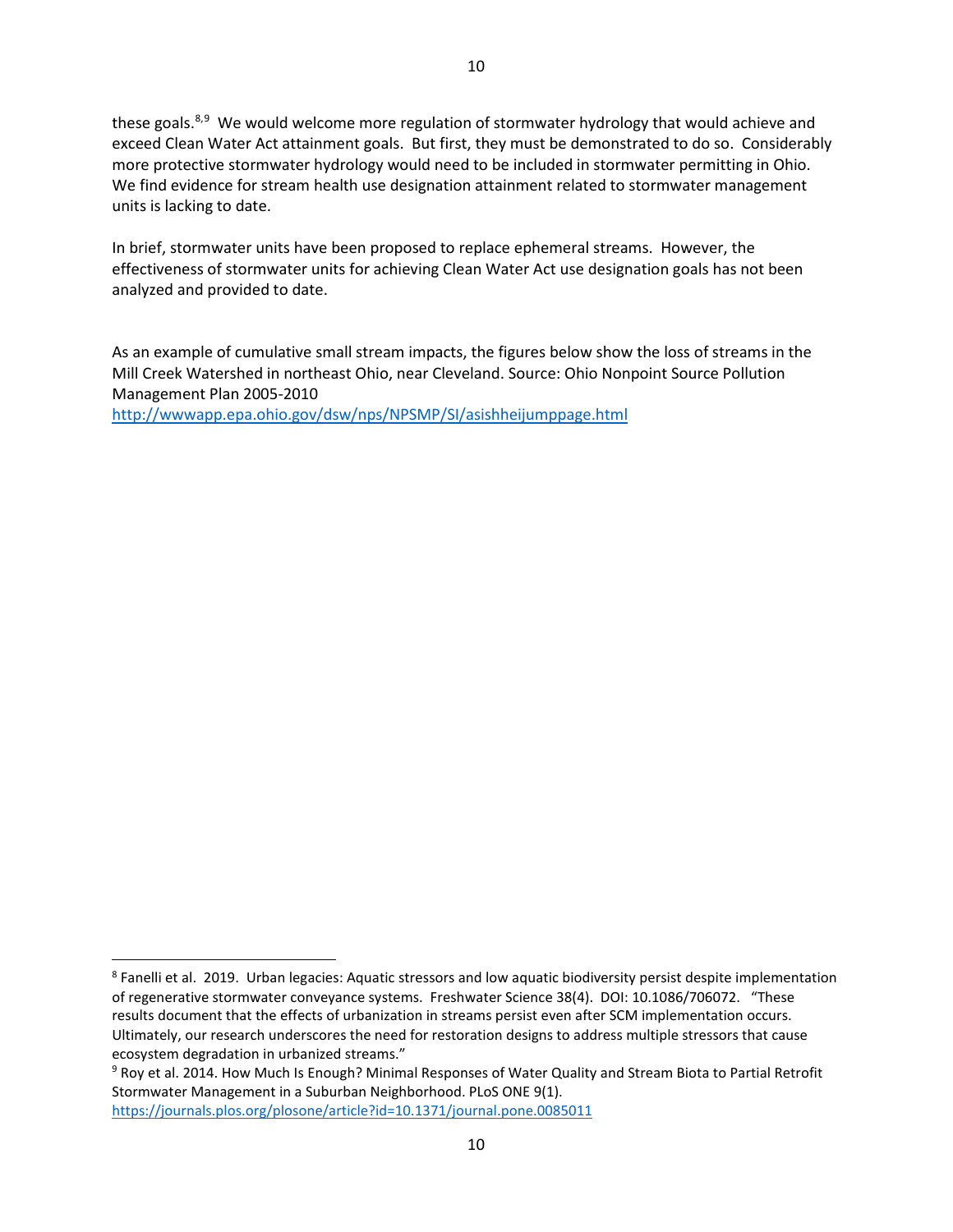



Excerpt from the text related to the above maps:

#### "Causes Of Impairment

The major causes of primary headwater habitat impairments, in urban, suburban, and rural areas alike, are habitat modification and hydromodification. Specifically, fundamental changes to stream channel form through channelization, rip rap or gabion installation, lining with concrete, and/or conversion to a grassed waterway and elimination of primary headwater streams through filling, culverting, or disconnection from ground waters are the major ongoing impacts. Because the drainage areas are so small, each individual impact may seem minimal. However, collective impact of eliminating thousands of feet of primary headwater streams in a particular watershed can fundamentally alter the entire watershed. The example shown here is the Mill Creek Watershed in northeast Ohio, near Cleveland. These slides are from a presentation by Ohio EPA, Division of Surface Water, on their work with primary headwater streams."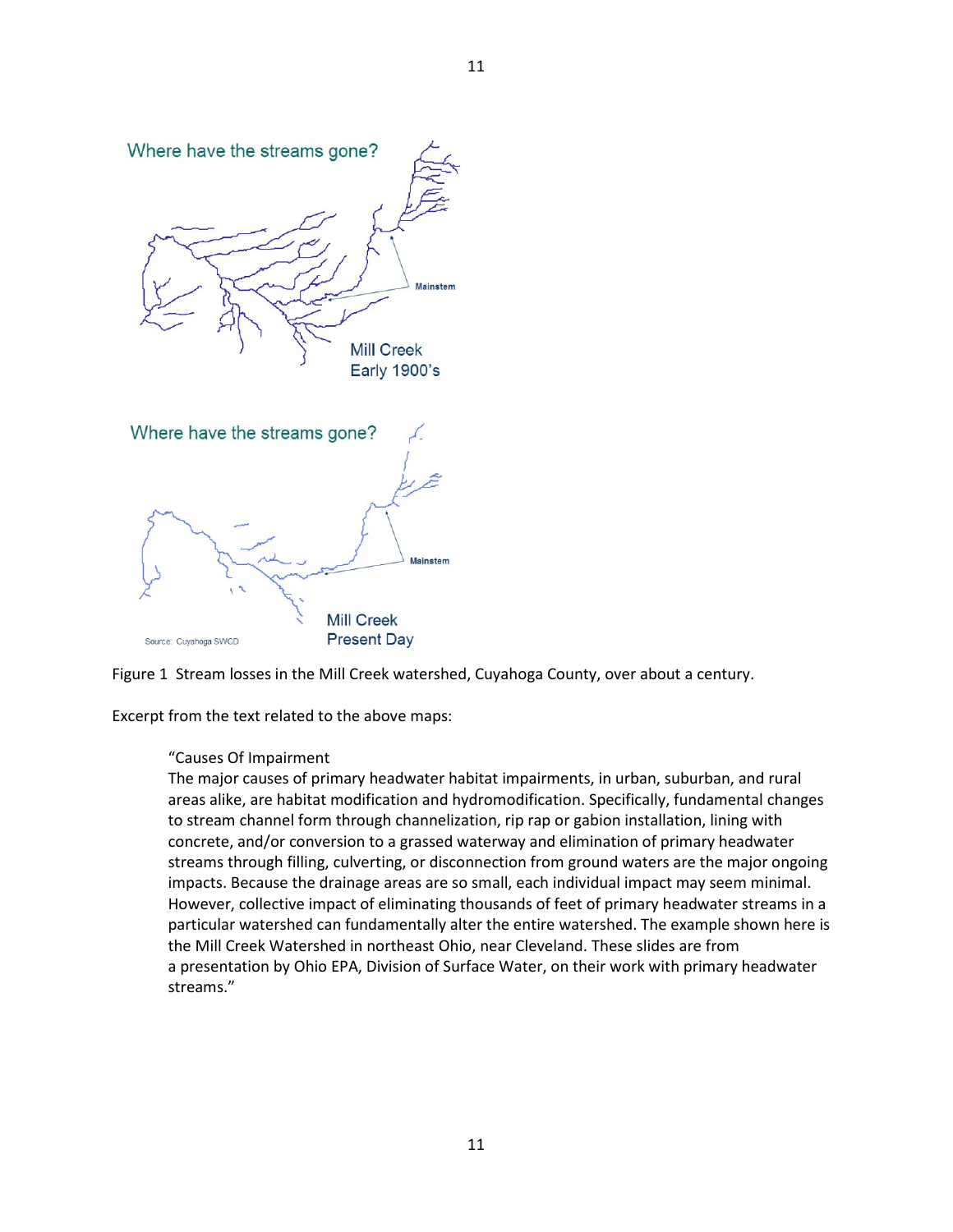

Ag scores far better than urban

Source: MBI; Ohio EPA data

Figure 2 Comparison of Ohio fish community diversity scores for forest, agricultural and urbandominated ("Developed Land Use") watersheds. Developed areas score further below Clean Water Act goals as the percentage of developed land increases.

Figure 2 shows how Ohio stream quality, as measured by fish diversity, declines as the percentage of urban land ("Developed Land Use") increases. Ohio EPA's biennial Integrated Report consistently states that the "principal causes for … impairments were those primarily related to landscape modification issues involving agricultural land use and urban development."<sup>[10](#page-11-0)</sup>

Summary: The analysis of HB 175 to date has not addressed costs of stormwater best management practices and compared costs or effectiveness to avoidance or mitigation of ephemeral stream impacts. Those costs should include the units' construction and maintenance, and loss of land and aesthetic features dedicated to the stormwater units. The landowner and subsequent landowners will also be subject to operation and maintenance costs, which are perpetual. Because of the need to increase infiltration to groundwater and management flow regimes and water temperatures, additional stormwater management would be required, adding costs, if ephemeral streams are eliminated from protection.

In addition, HB 175 could have unintended consequences for local government and others concerning related regulatory obligations. Please see the full testimony of the Association of Ohio Metropolitan

<span id="page-11-0"></span><sup>&</sup>lt;sup>10</sup> Ohio EPA. 2020. Ohio 2020 Integrated Water Quality Monitoring and Assessment Report. Page A-10. [https://epa.ohio.gov/wps/portal/gov/epa/divisions-and-offices/surface-water/reports-data/ohio-integrated](https://epa.ohio.gov/wps/portal/gov/epa/divisions-and-offices/surface-water/reports-data/ohio-integrated-water-quality-monitoring-and-assessment-report)[water-quality-monitoring-and-assessment-report](https://epa.ohio.gov/wps/portal/gov/epa/divisions-and-offices/surface-water/reports-data/ohio-integrated-water-quality-monitoring-and-assessment-report)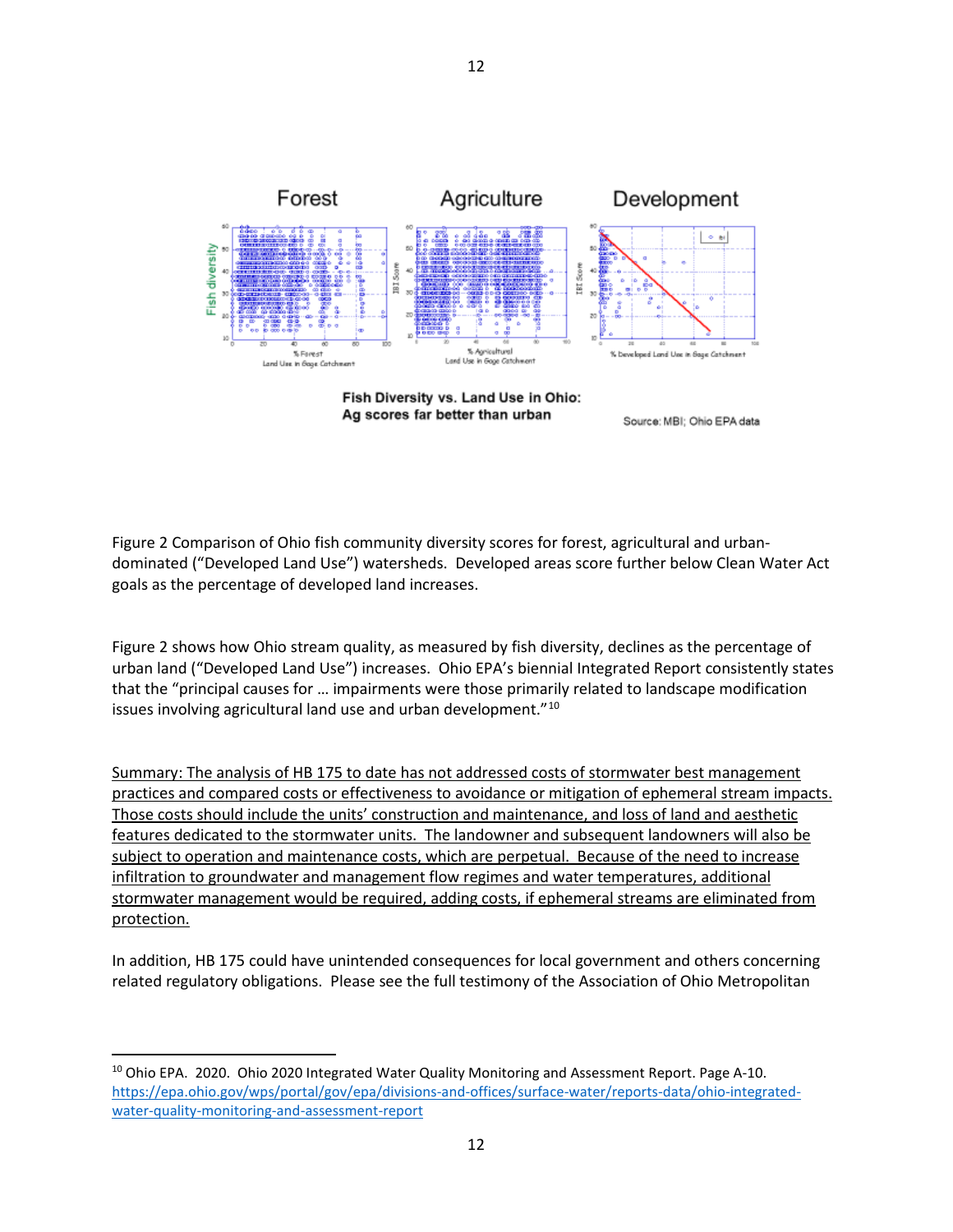Wastewater Agencies (AOMWA) dated May 24, 2021, to the Ohio House Agriculture and Natural Resources Committee.<sup>11</sup> Excerpts follow:

"Primarily, HB 175 could impose increased or prolonged regulatory obligations on public wastewater agencies and others, because Ohio EPA would be required to implement regulatory restrictions to address impacts to water quality."

and

# **"3. The deregulation of ephemeral streams will negatively impact watersheds that have been the subject of billions of dollars of public investment**

Ohio's public wastewater agencies have been and continue to expend billions of dollars on infrastructure and treatment technologies as part of federally-mandated consent decrees and existing permitting and regulatory requirements. Likewise, many of these communities are making significant investments in green infrastructure and other innovations to address water quality issues associated with stormwater discharges. Finally, Ohio's flagship policy for improving water quality, H2Ohio, currently envisions significant public investment to improve water quality in the Lake Erie watershed and elsewhere. If enacted, HB 175 would authorize negative impacts to the headwaters of the same streams and rivers that have been the subject of billions of dollars of public ratepayer investment designed to improve water quality."

## **Loss of ephemeral streams will add to local government's water quality challenges**

When small and ephemeral stream protection did not exist, especially many years ago, streams were regularly piped, buried or otherwise altered, resulting in far fewer streams and lowered downstream quality, such as described by Roy et al (2009):

"Headwater streams have been extensively eliminated by human activities that disturb landscapes because of their predominance in the landscape and the fact that they receive minimal legal protection. Small streams often are filled or diverted through pipes to accommodate residential, commercial, and industrial development. For example, in Atlanta, Georgia, drainage density of natural channels is less in urban and suburban catchments than in forested catchments (Meyer and Wallace 2001). Many areas presently experiencing urban, suburban, and exurban growth were previously farmed, and agriculture also results in filling and burying of stream channels (Meyer and Wallace 2001)."

Elmore and Kaushal (2008) found that within the City of Baltimore, 66% of all streams and 70% of streams in catchments smaller than 260 ha  $(1 \text{ mi}^2)$  were buried.

Roy et al (2009) also state, "Urban development can have profound effects on baseflow hydrology, and thus, can affect the hydrologic permanence of streams. Urbanization decreases the magnitude and increases the duration of low flows by reducing infiltration and groundwater recharge (Ferguson and Suckling 1990)."

<span id="page-12-0"></span> <sup>11</sup> Testimony is at: [https://www.ohiohouse.gov/committees/agriculture-and](https://www.ohiohouse.gov/committees/agriculture-and-conservation/meetings/cmte_h_agriculture_1_2021-05-25-0900_583)[conservation/meetings/cmte\\_h\\_agriculture\\_1\\_2021-05-25-0900\\_583](https://www.ohiohouse.gov/committees/agriculture-and-conservation/meetings/cmte_h_agriculture_1_2021-05-25-0900_583)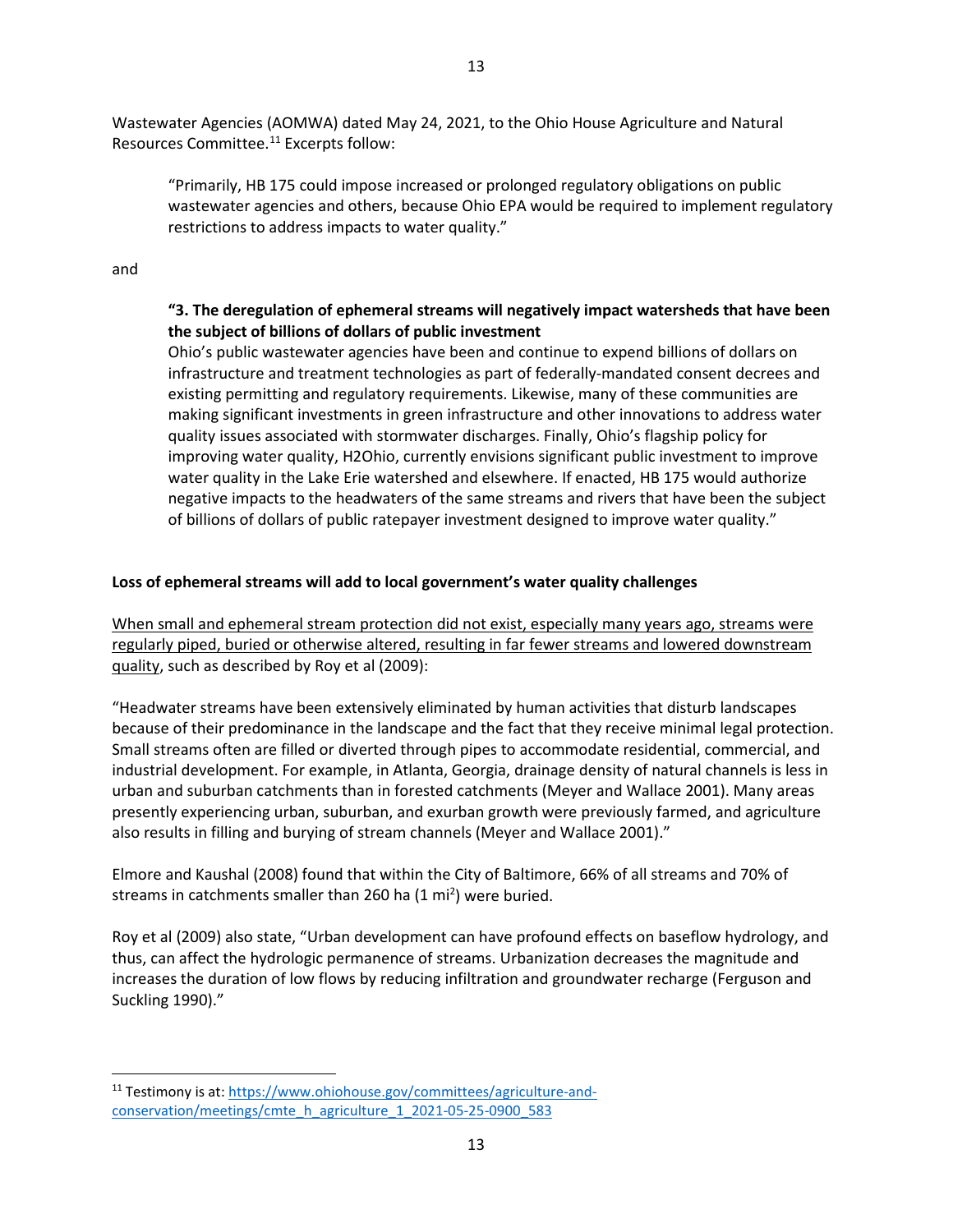

Figure 3 From Roy et al (2008) - Conceptual representation of study results. Urbanization results in a loss of ephemeral (dotted lines) and intermittent (dashed lines) stream length thorough channel burial/piping, as indicated by larger drainage areas.

Figure 3 shows Roy et al's concept of how ephemeral streams have been lost and such loss might continue. Sunder HB 175, stormwater units would subsume more of these streams than in the past.

Dodds and Oakes (2008) made the point "that nonpoint pollution control strategies should consider the influence of small upland streams and protection of downstream riparian zones alone is not sufficient to protect water quality." They also state "headwater effects were evident even at times when these small streams were unlikely to be flowing."

#### **Addressing problems at the source**

Summary: Address hydrologic problems of ephemeral streams at the source, i.e., on the landscape. Eliminating protection of ephemeral streams or replacing them with stormwater units will not address the root cause of stream erosion or flashy, unnatural stream flows.

"Urban development can have profound effects on baseflow hydrology, and thus, can affect the hydrologic permanence of streams."<sup>[12](#page-13-0)</sup>

Eliminating protection of ephemeral streams or replacing them with stormwater units will not address the root cause of stream erosion or flashy, unnatural stream flows. The drying of streams and flashy flows originate on the landscape they drain. Our management of that landscape causes the problem, and is where our attention should be addressed. Some other testimony to this committee and that to

<span id="page-13-0"></span> <sup>12</sup> Roy, A.H., A.L. Dybas, K.M. Fritz and H.R. Lubbers. 2009. Urbanization affects the extent and hydrologic permanence of headwater streams in a midwestern US metropolitan area. J. N. Am. Benthol. Soc., 28(4):911–928. (NOTE: This study investigated Hamilton County, Ohio, headwater streams.)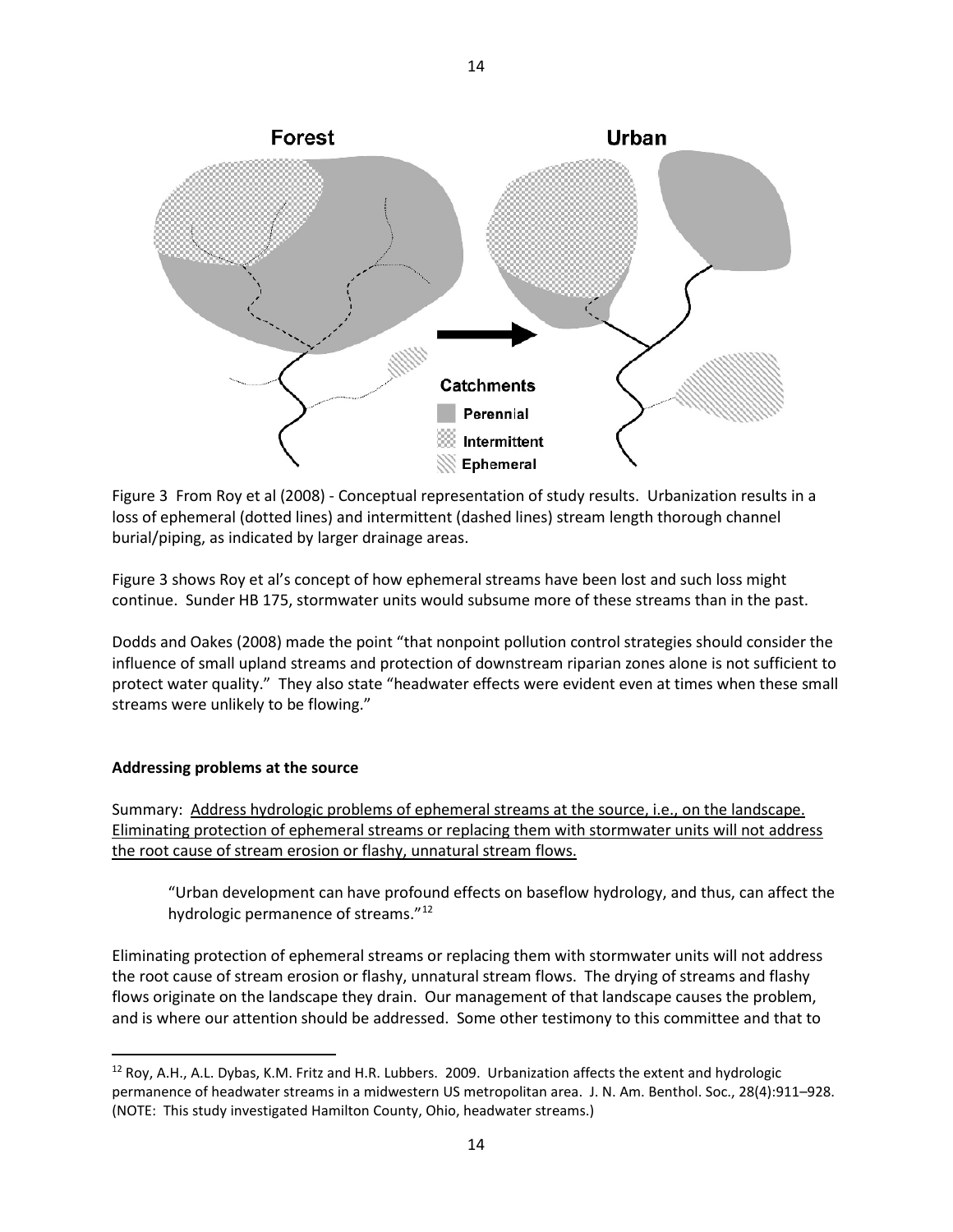the Ohio House Agriculture and Natural Resources Committee emphasized that ephemeral streams have lost flow, have eroding banks and are unstable. That is, they were previously more likely to flow continuously or intermittently. This is true, but we need to point out that this is because of humancaused alterations of the landscape that resulted in the watersheds' loss of ability to hold water and provide natural flow amounts and patterns to streams. Before alteration of the land (timbering, agriculture, development), ephemeral streams might have once had regular, natural flow, but many generally were "dried up" by changes brought about by landscape changes – that is, removal of trees, installation of artificial drainage, and construction of impervious surfaces like rooftops and roads, mining and other alterations. These causes lead to the drying of ephemeral (and larger) streams and flashy flows that create more unstable conditions than would occur naturally.

Previous testimony also stated that ephemeral streams are "unstable," implying this was a condition that could be addressed through elimination of the ephemeral streams. All streams are "unstable," in that they all erode and continually re-shape their channels, banks and valleys and meander from side to side. This is how stream meanders and valleys are formed. Streams are naturally unstable, but they are made more so due to human-caused changes in the landscape, such as impervious surfaces, artificial drainage or low organic matter soils. Upstream causes and consequences of additional, human-caused ephemeral stream instability are readily transferred downstream to larger streams.

These causes of instability, especially flashy flows, will not be addressed by eliminating ephemeral stream protection or by replacing them with stormwater units. The hydrologic problems and causes of ephemeral stream desiccation and flashiness need to be addressed at their source. The root causes of stream instability will not be addressed unless the landscape drained by the streams is restored to more natural conditions, such as by increasing infiltration to groundwater and building soil organic matter across large areas.

Some proponent testimony claimed that protection of ephemeral streams would authorize "professional engineers to use best management practices (BMPs)." This assumes that establishing and/or increasing stormwater storage through BMPs such as retention ponds in a watershed fixes the problem and achieves downstream CWA attainment. However, if BMPs like retention ponds are used, this would not address the root causes to the extent necessary, and downstream stream quality and use designation attainment or restoration has yet to be shown by such practices on any extensive scale, if at  $all.^13$  Stormwater units could make flow patterns less natural or cause elevated temperatures.<sup>[14](#page-14-1)</sup> Definitions of terms like "excessive" erosion in HB 175 are undefined. Elimination of ephemeral streams might make it harder to achieve Clean Water Act goals in a watershed. Ohio municipalities need to be aware of this problem; please see the HB 175 opponent testimony of the Association of Ohio Metropolitan Wastewater Agencies, AOMWA, provided by John Newsome, in written testimony to House of May 24, 2021, opposing HB 175.

If HB 175 is enacted and ephemeral streams are not protected, failure to adequately address the root cause of stream flashiness will only transfer the problem downstream. We support better stormwater

<span id="page-14-0"></span> <sup>13</sup> Christopher J. Walsh, C.J., T.D. Fletcher and M.J. Burns. 2012. Urban Stormwater Runoff: A New Class of Environmental Flow Problem. PLoS ONE 7(9): e45814. doi:10.1371/journal.pone.0045814 14 Principles for urban stormwater management to protect stream ecosystems

<span id="page-14-1"></span>Walsh, C.J. D.B. Booth, M.J. Burns, T.D. Fletcher, R.L. Hale, L.N. Hoang, G. Livingston, M.A. Rippy, A.H. Roy, M.

Scoggins and A. Wallace. 2016. Principles for urban stormwater management to protect stream ecosystems. Freshwater Science 35(1). <https://doi.org/10.1086/685284>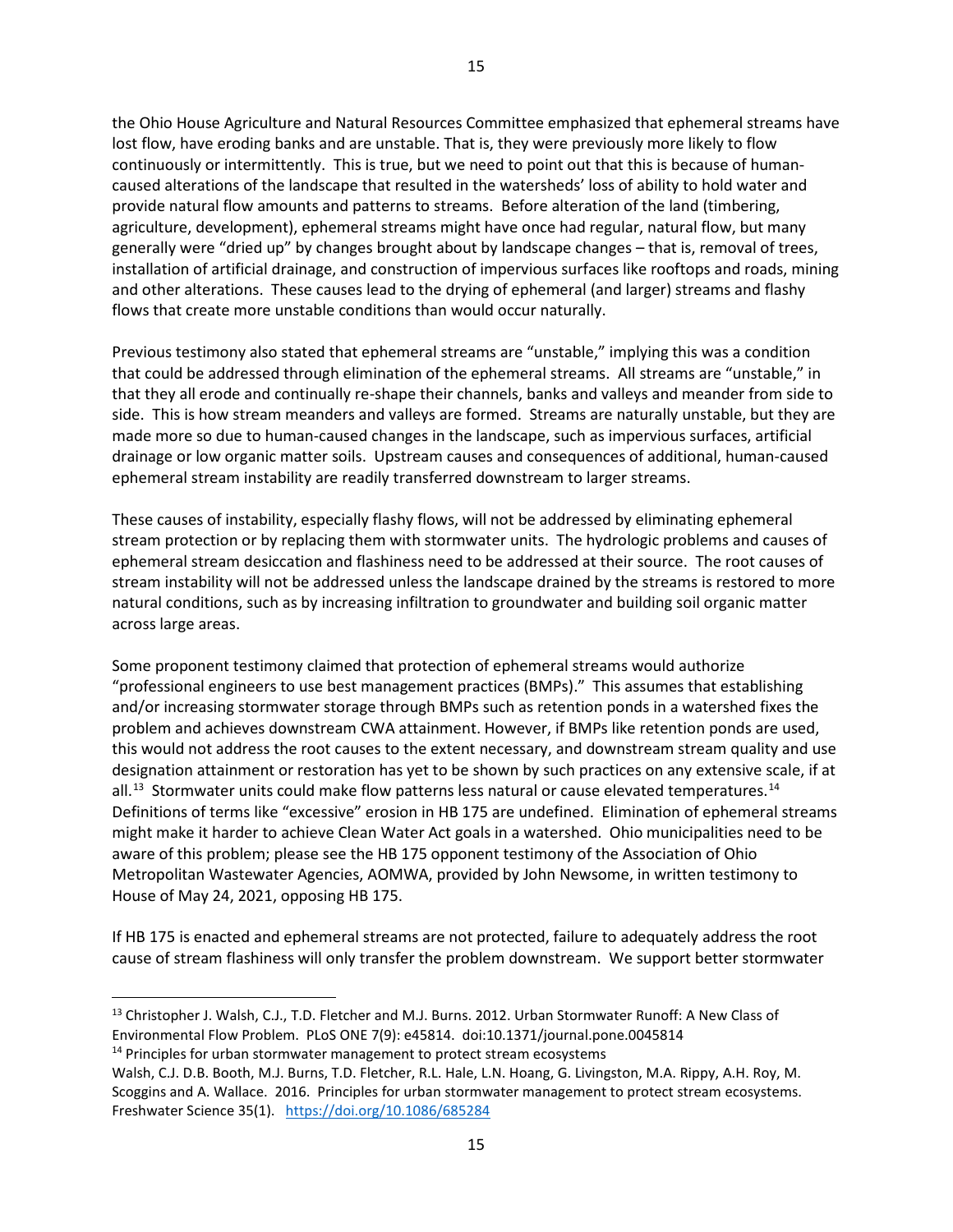management, but it must be adequate to restore stream health – and not just address controlling flow from stormwater units. Because this bill does not address hydrologic, landscape-level causes of erosion along ephemeral streams and all other parts of the downstream stream network, it will not return stream stability to natural levels or restore the health of Ohio's intermittent and permanent streams and achieve Clean Water Act goals in general.

Early accounts of the loss of flow in Ohio's streams, especially smaller streams, was provide by eminent Ohio fish biologist Milton Trautman in his classic 1957 book, "The Fishes of Ohio." The loss of water and longer-term flow in Ohio streams, especially small streams such as ephemeral, are described in that reference and Appendix 1 below.

## **Recent federal action and a related LSC statement on HB 175**

Summary: HB 175 would conflict with federal implementation of WOTUS (Waters of the United States), and a court could find it preempted by the federal Clean Water Act.

In the Bill Analysis of 9/30/2021 [\(https://www.legislature.ohio.gov/download?key=17487&format=pdf\)](https://www.legislature.ohio.gov/download?key=17487&format=pdf), the Legislative Services Commission (LSC) stated:

"As a result of the recent federal court decision in the Pasqua case since the bill's introduction, the bill, if enacted, would possibly conflict with current federal law, which re-institutes the "significant nexus" test." (*emphasis added*) <sup>[15](#page-15-0)</sup>

and

"Whenever there is a conflict between a state law and federal law, the federal law, subject to other constitutional law, "preempts" or takes precedence over the state law under the Supremacy Clause of the U.S. Constitution.<sup>[16](#page-15-1)</sup> As a result, Ohio cannot enforce statutes that conflict with federal statutes. And, in particular, the CWA does not allow states to enforce standards that are less stringent than the Act.<sup>[17](#page-15-2)</sup> Thus, if enacted, Ohio law might conflict with federal law and a court could find it preempted by the federal CWA and unconstitutional if challenged under the Supremacy Clause."

The most recent federal activity addressing a change in federal policy, replacing the federal Navigable Waters Rule of 2020, is covered at the sites below. This forms the conflict that the LSC refers to above. The federal policy is what is known as a "pre-2015" approach, referring to a 2015 interpretation of jurisdictional Waters of the United States (WOTUS).

See also: [https://www.epa.gov/newsreleases/epa-and-army-take-action-provide-certainty-definition](https://www.epa.gov/newsreleases/epa-and-army-take-action-provide-certainty-definition-wotus)[wotus](https://www.epa.gov/newsreleases/epa-and-army-take-action-provide-certainty-definition-wotus)

News Releases from Headquarters > Water (OW)

<span id="page-15-0"></span> <sup>15</sup> Pasqua Yaqui Tribe v. United States EPA, 2021 U.S. Dist. Lexis 163921.

<span id="page-15-1"></span><sup>16</sup> U.S. Constitution, Article VI, cl. 2.

<span id="page-15-2"></span><sup>17</sup> 33 U.S.C. § 1370.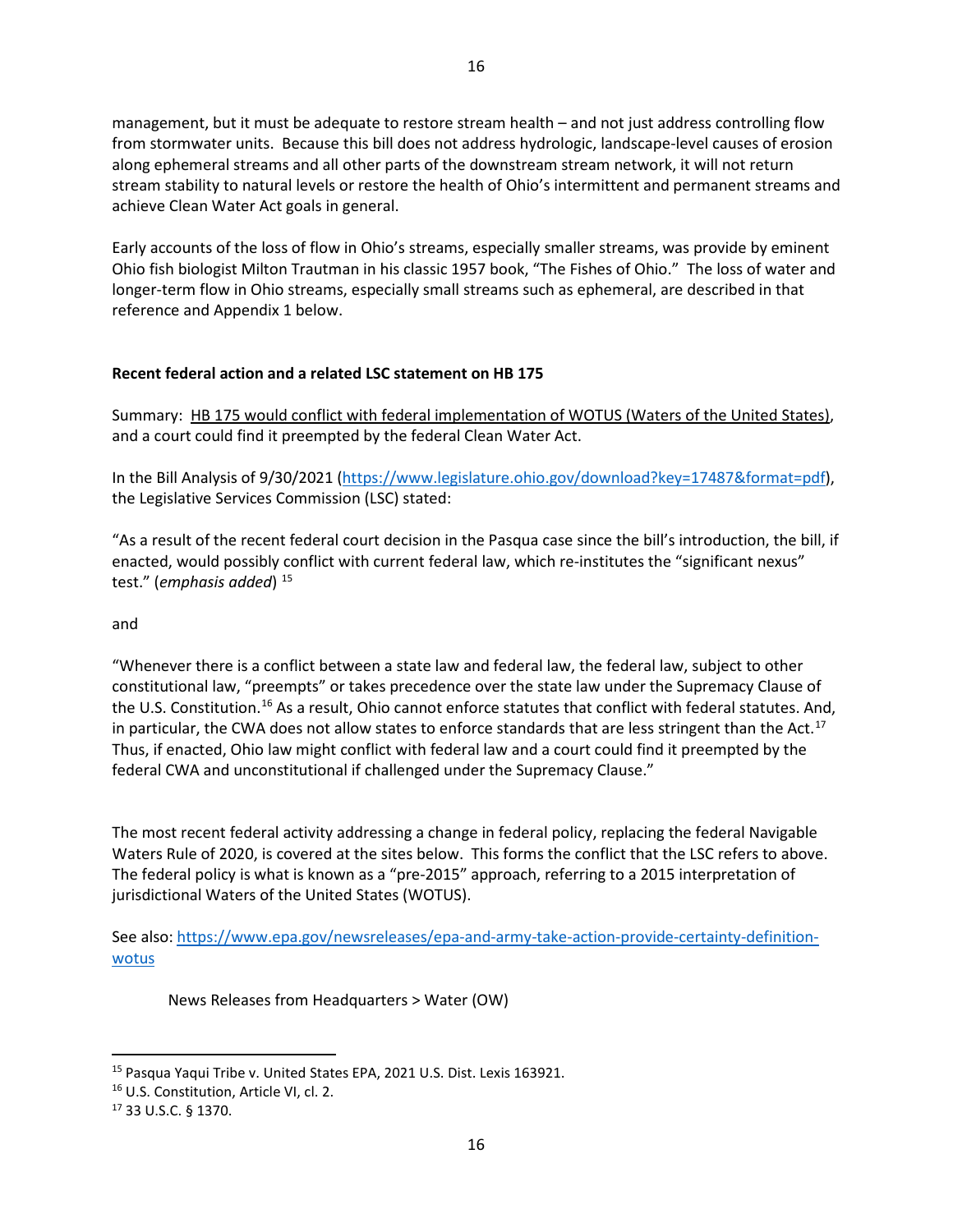EPA and Army Take Action to Provide Certainty for the Definition of WOTUS

17

And <https://www.epa.gov/wotus/revising-definition-waters-united-states>

Revising the Definition of "Waters of the United States"

November 18, 2021

"On November 18, 2021, the U.S. Environmental Protection Agency and the Department of the Army ("the agencies") announced the signing of a proposed rule to revise the definition of "waters of the United States." This proposal marks a key milestone in the regulatory process announced in June, 2021. The agencies propose to put back into place the pre-2015 definition of "waters of the United States," updated to reflect consideration of Supreme Court decisions. This familiar approach to "waters of the United States" would support a stable implementation of "waters of the United States" while the agencies continue to consult with states, Tribes, local governments, and a broad array of stakeholders in both the implementation of WOTUS and future regulatory actions."

Revised Definition of WOTUS Notice of Proposed Rulemaking - pre-publication version (pdf):

[https://www.epa.gov/system/files/documents/2021-11/revised-definition-of-wotus\\_nprm\\_pre](https://www.epa.gov/system/files/documents/2021-11/revised-definition-of-wotus_nprm_pre-publication_version.pdf)[publication\\_version.pdf](https://www.epa.gov/system/files/documents/2021-11/revised-definition-of-wotus_nprm_pre-publication_version.pdf)

## **Definition and determination of an ephemeral feature**

While HB 175 contains a definition it remains unclear on what determines "ephemeral" in the field and what ensures consistent delineation of "ephemeral" at project sites.

From H.B. 175 as passed by the House, September 2021:

"An ephemeral feature is surface water flowing or pooling only in direct response to precipitation, such as rain or snow. An ephemeral feature does not include a wetland."

While this might seem simple to discern, that is not so in the field. It lacks an implementation procedure that includes some technical tools to delineate between ephemeral and not ephemeral. For any stream classification system, it needs a supporting, rigorous methodology, which tends to be something beyond the appearance of a stream on a particular day. Alternatively, two observers could come up with different outcomes.

For example, when does a field visit need to be conducted to determine if a stream is ephemeral? What time of year? How long after a rain event? Does this include interstitial streams that flow under the surface for extended periods, especially during the summer and fall? (These streams are common in parts of Ohio, such as the Scioto and Great Miami River watersheds.) What antecedent conditions must exist when a stream is surveyed as to whether it is ephemeral? How much rain needs to fall to determine an ephemeral stream exists? How deep do pools have to be? If a point source discharges continuously to an otherwise ephemeral stream, is that a permanent or interstitial stream? At what point along a stream does it become ephemeral? To minimize the chance that two parties differ on the determination of the extent of an "ephemeral" delineation, what is the established guidance?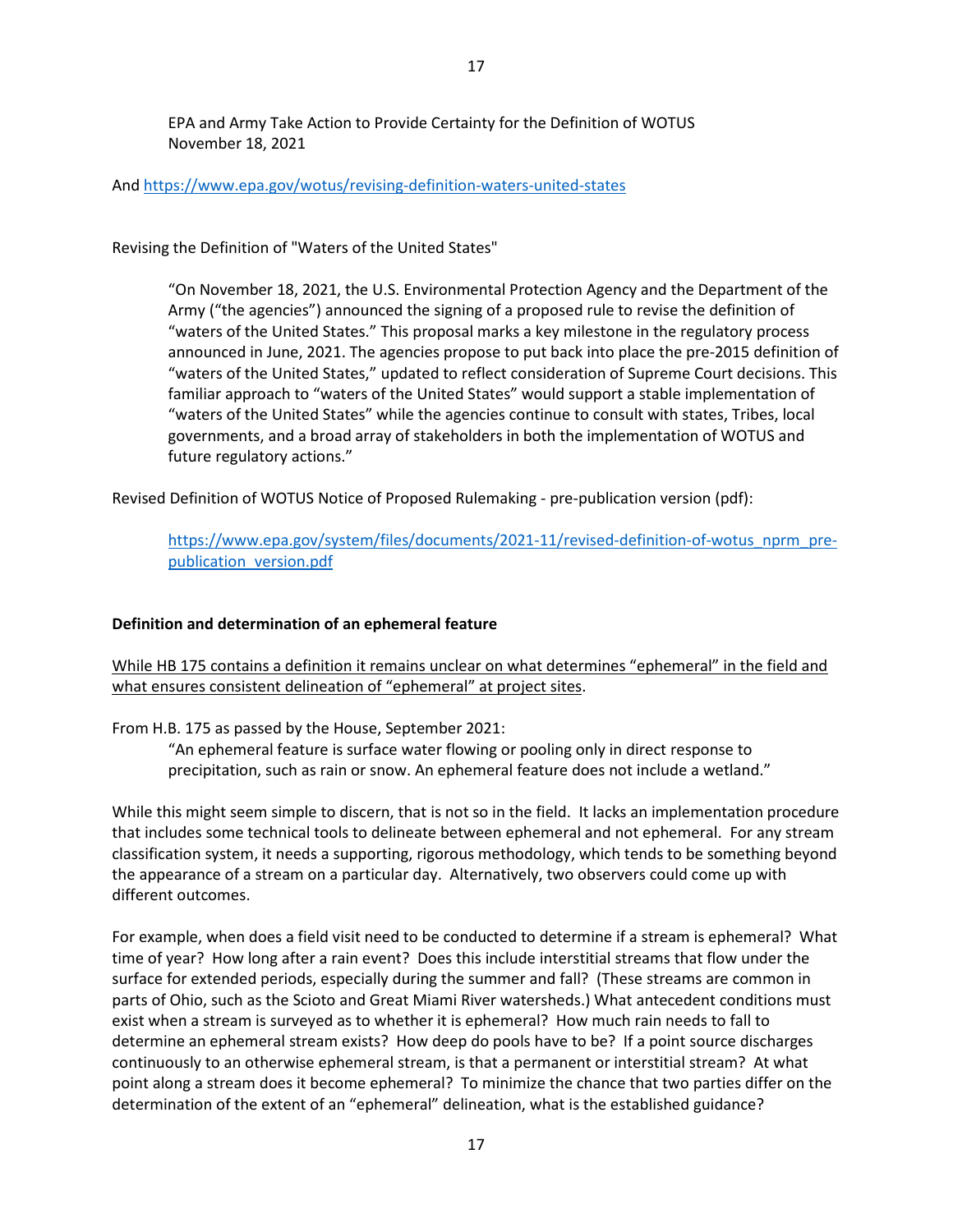We emphasize that the 2020 Navigable Waters Rule never established a technical determination for use in the field of what an ephemeral stream is. Standard methods were not established that would implement the previous federal administration's June 2020 Navigable Waters Protection Rule. Federal agencies continued to struggle with standard technical determination procedures after the rule was established.

To establish some consistency, if Ohio passes HB 175, the state might need to adopt one of the Streamflow Duration Assessment Methods (SDAMs) that US EPA, U.S. Army Corps of Engineers and other partners are still studying [\(https://www.epa.gov/streamflow-duration-assessment\)](https://www.epa.gov/streamflow-duration-assessment). For many years, Ohio EPA has used other methods, which are the standard methods in its Field Methods for Evaluating Primary Headwater Streams in Ohio

[\(https://epa.ohio.gov/static/Portals/35/wqs/headwaters/PHWHManual\\_2020\\_Ver\\_4\\_1\\_May\\_2020\\_Fin](https://epa.ohio.gov/static/Portals/35/wqs/headwaters/PHWHManual_2020_Ver_4_1_May_2020_Final.pdf?ver=Jx6Z3rn9feBAUir3HWp_FQ%3d%3d) [al.pdf?ver=Jx6Z3rn9feBAUir3HWp\\_FQ%3d%3d\)](https://epa.ohio.gov/static/Portals/35/wqs/headwaters/PHWHManual_2020_Ver_4_1_May_2020_Final.pdf?ver=Jx6Z3rn9feBAUir3HWp_FQ%3d%3d). In any case, for the sake of consistency, this will not be a simple determination done by a landowner. In order to provide more consistent and defensible determinations, we recommend the Ohio EPA manual for defining an "ephemeral" stream.

### **References**

Dodds, W.K. and R.M. Oakes. 2008. Headwater Influences on Downstream Water Quality. Environmental Management 41: 367–377. DOI 10.1007/s00267-007-9033-y

Elmore, A.J. and S.S Kaushal. 2008. Disappearing headwaters: patterns of stream burial due to urbanization. Frontiers in Ecology and the Environment 6(6): pp. 308-312. <https://doi.org/10.1890/070101>

Roy, A.H., A.L. Dybas, K.M. Fritz and H.R. Lubbers. 2009. Urbanization affects the extent and hydrologic permanence of headwater streams in a midwestern US metropolitan area. J. N. Am. Benthol. Soc., 28(4):911–928[. https://bioone.org/journals/journal-of-the-north-american-benthological](https://bioone.org/journals/journal-of-the-north-american-benthological-society/volume-28/issue-4/08-178.1/Urbanization-affects-the-extent-and-hydrologic-permanence-of-headwater-streams/10.1899/08-178.1.pdf)[society/volume-28/issue-4/08-178.1/Urbanization-affects-the-extent-and-hydrologic-permanence-of](https://bioone.org/journals/journal-of-the-north-american-benthological-society/volume-28/issue-4/08-178.1/Urbanization-affects-the-extent-and-hydrologic-permanence-of-headwater-streams/10.1899/08-178.1.pdf)[headwater-streams/10.1899/08-178.1.pdf](https://bioone.org/journals/journal-of-the-north-american-benthological-society/volume-28/issue-4/08-178.1/Urbanization-affects-the-extent-and-hydrologic-permanence-of-headwater-streams/10.1899/08-178.1.pdf)